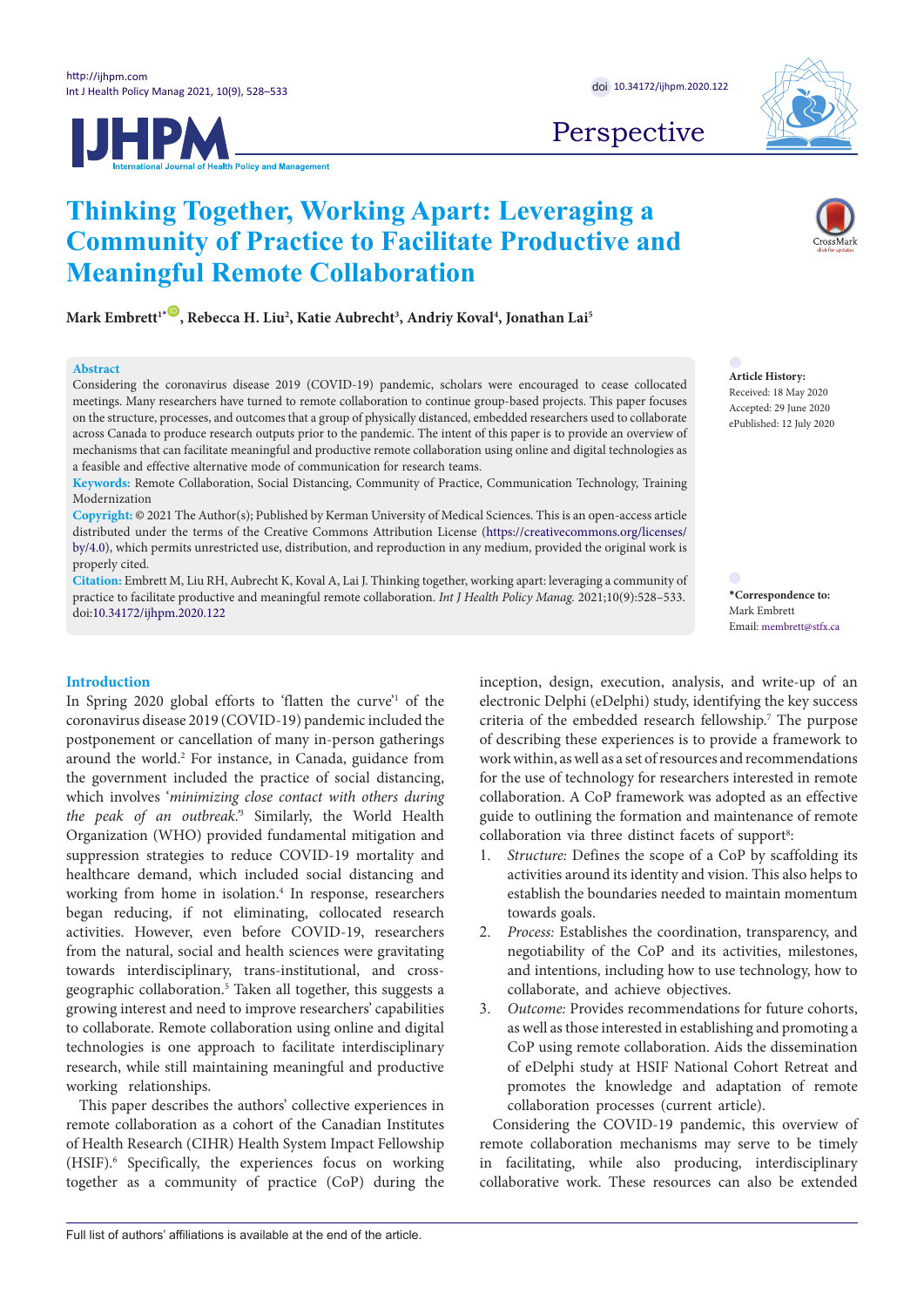for future circumstances, post-COVID-19, as an alternative means of communication across distances, and when resources and capacity are limited.

**Background on the CIHR Health System Impact Fellowship**

In 2015, CIHR launched the HSIF – an experiential training program<sup>9</sup> aimed at harnessing the talent of PhDlevel researchers for the improvement of health system performance.6 The fellowship aimed to create a community of leaders committed to evidence-based improvement of Canadian healthcare. A special issue in Healthcare Policy<sup>10</sup> reports on the early outcomes of the program based on the inaugural cohort. Below, we describe how members of this cohort functioned as a CoP to carry out the eDelphi project through remote collaboration.

### 1. Structure: A Community of Practice

The CoP structure is a tool to support education and promote learning as a social endeavor.<sup>11</sup> A CoP provides an enduring structure for groups to coalesce around shared interests and ideas, using activities characterized by *mutual engagement*, *joint enterprise*, and a *shared repertoire.*<sup>12</sup> 'Mutual engagement' describes the interaction among members that strengthens their connections and leads to shared understanding. 'Joint enterprise' refers to the process of engagement where members work towards a common goal. Finally, a 'shared repertoire' captures the use of communal resources that facilitate group engagement.

One approach to overcoming operational challenges of a CoP involves maintaining an informal, flexible mode of collaboration using a "team-like" organization that fosters group identity and interest, which then improves spontaneous communication and idea generation.13 Accommodating these needs led the CoP to develop a self-governed process, along with various forms of collaboration (detailed below).

<span id="page-1-0"></span>**Table.** Description of How Digital Services Were Used by the CoP of Fellows

| How Technology Was Used to Maintain and Enhance Collaboration                                     |                                                                                                                                   |                                                                                                    |
|---------------------------------------------------------------------------------------------------|-----------------------------------------------------------------------------------------------------------------------------------|----------------------------------------------------------------------------------------------------|
| <b>CoP Management; Coordinating</b><br>and Scheduling Meetings and<br>Tasks (Doodle, WhenIsGood?) | <b>Communications and social</b><br>Interactions; Use of Synchronous<br>and Asynchronous Technologies<br>(Zoom, Skype, BlueJeans) | <b>Output platform; Online editing</b><br>and storage software (Google<br>Documents, Google Drive) |
|                                                                                                   | X                                                                                                                                 | X                                                                                                  |
|                                                                                                   | X                                                                                                                                 | Χ                                                                                                  |
|                                                                                                   | X                                                                                                                                 | X                                                                                                  |
| X                                                                                                 | X                                                                                                                                 |                                                                                                    |
|                                                                                                   | X                                                                                                                                 | X                                                                                                  |
|                                                                                                   |                                                                                                                                   |                                                                                                    |

2. Process: The Use of Digital Services to Facilitate Collaboration Throughout its course, the project included several forms of mutual engagement, supported by various forms of digital services [\(Table\)](#page-1-0). This section describes: (*a*) the management, (*b*) communications, and (c) the output processes along with the various corresponding activities of the CoP of Fellows.

## (a) CoP Management; Coordinating and Scheduling Meetings and Tasks

## *Facilitation Strategies*

Several online scheduling services, such as Doodle ([https://](https://doodle.com/) [doodle.com/\)](https://doodle.com/) or WhenIsGood [\(https://whenisgood.net/](https://whenisgood.net/)), supplied teams with no-cost options to identify times for synchronous work. Initially, this CoP scheduled biweekly meetings at the same day and time of week to foster continuity of working sessions and to instill a shared sense of community. As the project progressed, a flexible approach to joint enterprise accommodated the evolving needs and tasks of the project (meeting frequency, working groups, iterative checking, etc), while respecting members' autonomy and providing a predictable structure of interaction.

With a team-based approach of approximately 17 active members, both synchronous and asynchronous forms of digital services were useful in organizing meetings, tasks, and sharing reflections. Online networking software including GoogleHangouts, Zoom, and Skype provided communication options when expediency was needed. Synchronous chatting options were useful for live collaborations on manuscript production among working groups.

A roadmap and task delegation forms were developed to assign roles and working groups for various aspects of the project (see [Figure](#page-2-0)). For example, the qualitative component of the eDelphi study was divided into three working groups – one for each participant group (academic, industry and fellow) – with specific timelines and scheduled reminders for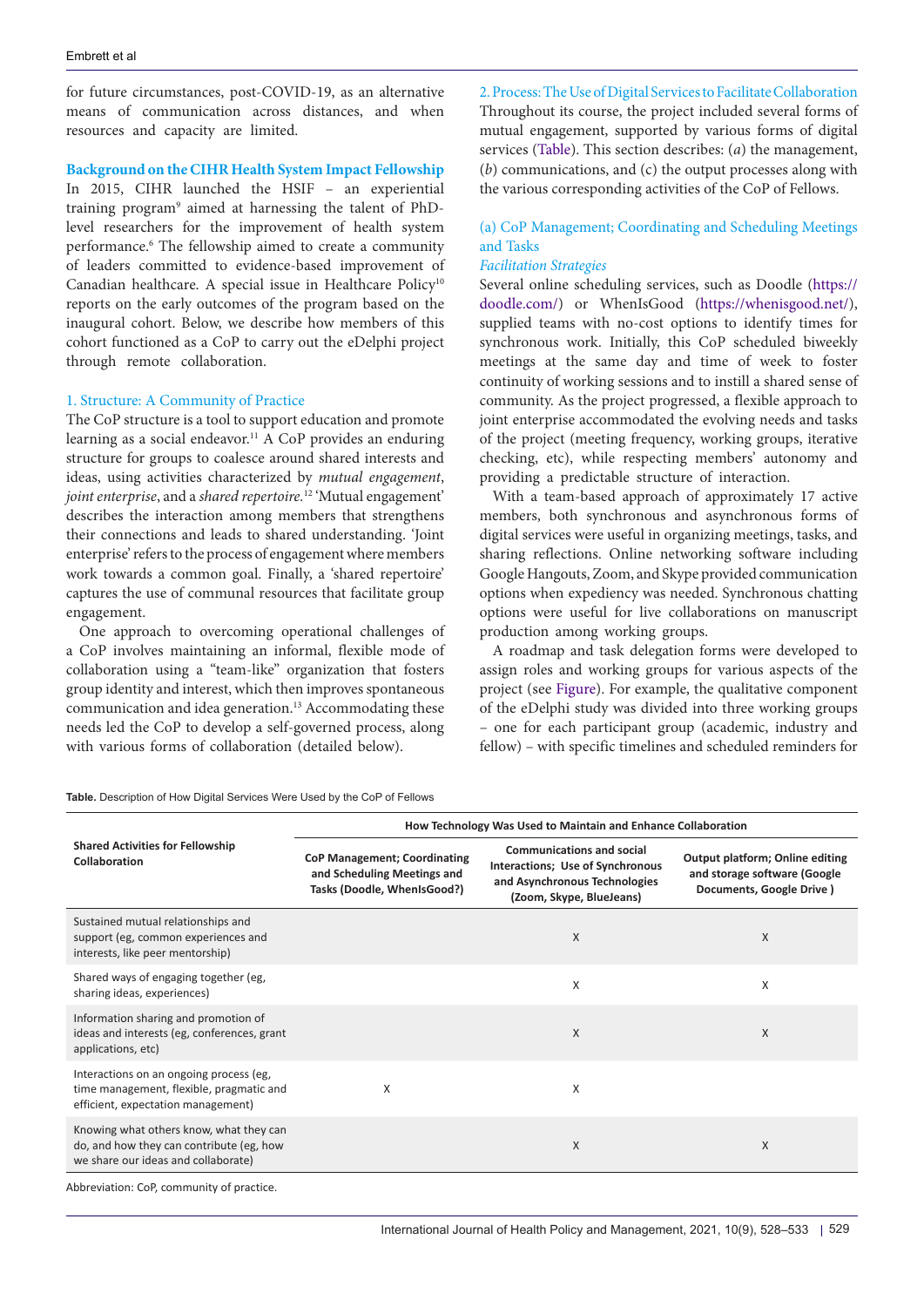<span id="page-2-0"></span>

**Figure.** Project Roadmap and Task Delegation. Abbreviations: CIHR, Canadian Institute of Health Research; eDelphi, electronic Delphi.

each team. This planning proved crucial in keeping project milestones during the data collection and analysis phases.

# (b) Communications and Social Interactions; Using Synchronous and Asynchronous Technologies to Develop Social and Professional Opportunities

# *Discussion and Approach*

Members of the CoP agreed upon a pragmatic approach that balanced insight and methodological simplicity. An eDelphi methodology replaced a resource-intensive study that would have required constant in-person engagement. Once the project charter was established by the steering group, group meetings took the form of working sessions. This meant the group co-wrote and made decisions in real time, incentivizing and invigorating synchronous participation. Online writing platforms (described below) promoted accountability by requiring members to sign-in and stimulate real-time participation by displaying the concurrent contributions of each participant. Participants were not reprimanded for not contributing, however the visibility of peer contributions served as a motivating factor for all fellows to be involved.

## *Peer to Peer Teaching/Idea Generation: Online Library Sharing, Database Sharing*

Throughout the collaboration, group meetings included dedicated time for routine check-ins. Meetings created space for members to clarify objectives, identify challenges or methodological tensions, and show and share expertise as peer mentors. As a result, both expertise and support were fluid and interchangeable. One of the major advantages of establishing this CoP involved reciprocal co-learning. During the early phases, following the initial brainstorm of ideas, members shared their knowledge of methods, analytical approaches and tools, and lessons learned related to impactful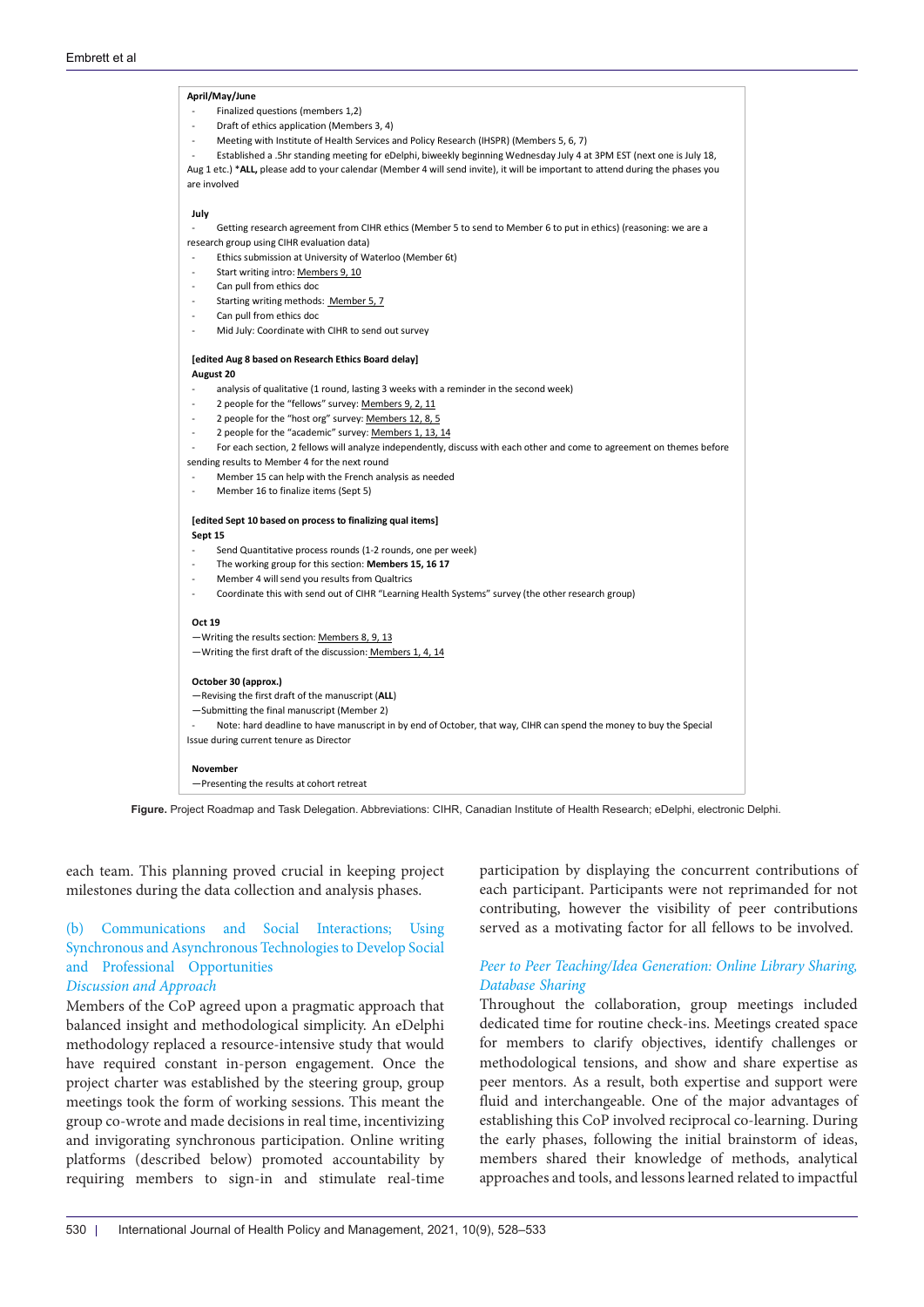collaboration and knowledge translation and dissemination from previous projects.

For example, when the group decided to use an eDelphi methodology, training was needed for all members to understand the new approach. Co-learning was facilitated through informal online tutorials and by circulating and discussing the leading methodological literature. Using the Google Drive platform, a shared library was co-created to store resources and relevant materials. Co-learning activities continued during the analysis phase of the project, in which smaller working groups analyzed subsets of data (eg, qualitative and quantitative data sets). Google Classroom, a free web service for online learning through the creation, distribution and facilitation of online content, containing many services used in the CoP's approach, may offer a better integrated approach that also connects to Google Suite (described below).14

## (c) Output Platform; Online Editing and Storage Software *Writing*

Several services provided by Google Suite, a package of integrated word processing, document collaboration, email, and online storage services, were employed throughout the CoP activities.15 Google Docs, an online word processing application embedded in Google Drive, has been described as a useful tool for collaborative work for university students<sup>16</sup> with perceived potential for use by researcher populations.<sup>17</sup> Google Docs allows for concurrent users to work on the same paper in real time and serves as an archive for previous versions stored online. In our work, the use of Google Docs allowed each member to contribute to meeting minutes, protocol development, ethics submissions, and the various phases of manuscript development.

## *Analytic Transparency*

Uniquely suited for data-driven, collaborative projects, GitHub was chosen as the platform to coordinate the analytic strategy. Following the principles of open science framework,<sup>18</sup> we exposed the programming scripts and analytic reports in a public repository [\(https://github.com/andkov/hsif-2018](https://github.com/andkov/hsif-2018-delphi) [delphi\)](https://github.com/andkov/hsif-2018-delphi), while keeping the survey responses private. Not only did this provide the opportunity for everyone to analyze the data, but it also increased the exchange of applied expertise.<sup>19</sup> Featuring a concrete example of reproducible analytics in a collaborative project promoted sound data practices, which contributed to the joint development of the CIHR core competencies (data analysis, data management, evidence communication).

## *Online Security and Confidentiality*

Use of Google Suite and other online services for data collection, cloud-based storage, and additional features raises issues related to security and confidentiality.20 The protection of users' data poses a challenge as cloud computing expands to research collaborations.<sup>21</sup> Although confidentiality and participant anonymity in the eDelphi study was managed by CIHR, the security of the CoP collaborative information was an important consideration. The choice of Google

Suite services for document creation and collaboration was chosen primarily for features, familiarity, and convenience; an additional benefit was the data security provided. In fact, Google has taken important steps to preserve data integrity and user privacy and is recognized as a world leader in data security.22 The data in the eDelphi study was considered low risk as no participant or organizational identifiers were collected; however, future collaboratives that intend to use online cloud services will need to ensure the cloud services meets a high standard that addresses threats to security, privacy, and trust.21 It is important to note, that while paid alternatives to cloud collaboration may offer a higher degree of security (eg, Microsoft Teams) and enterprise support, it also creates a financial barrier for entry and may pose concerns to democratization of science.

3. Outcomes: Demonstrating Successes from Remote Collaboration The outcomes of this CoP may be categorized both in terms of academic success (tangible) and strengthening remote connections (intangible).

### *Academic Successes*

Currently the most significant measurable success of this collaboration has been a peer-reviewed publication of the eDelphi study<sup>7</sup> as part of a larger special issue in the Canadian health policy journal, *Healthcare Policy.* The study results were also presented at the annual HSIF cohort retreat, which included other HSIF fellows, as well as their academic and organizational mentors. Other research outputs resulting from remote collaboration among fellows are described elsewhere.23,24

## *Strengthening Remote Connections*

Intangible outcomes included the formation of personal and professional bonds among collaborating members of the HSIF CoP. The remote collaboration led to the establishment of local, geographically defined groups that held various in-person events and social activities. These types of unstructured opportunities were critical to reflecting on and retaining the knowledge acquired during the collaboration projects and the fellowship experience writ large. Furthermore, the remote collaboration eDelphi project and this subsequent perspective, has provided the authors with valuable experience to lead remote-based research projects within their own networks, and to foster further interdisciplinary collaboration. There is also an opportunity to mentor recent cohorts of the HSIF, and other early career researchers, on meaningful remote collaboration.

Reflecting on the experiences of the eDelphi study, remote collaboration provides a generative and feasible alternative when physical and geographic distances limit innovative and productive work. Beyond COVID-19, remote collaboration may equip research teams and learning health systems with tools and capacities to continue to think together and work apart effectively and productively. International collaboration provides career boosts as well an expansion of scientific inquiry and discovery.25,26 Remote collaboration provides an opportunity for researchers to create and maintain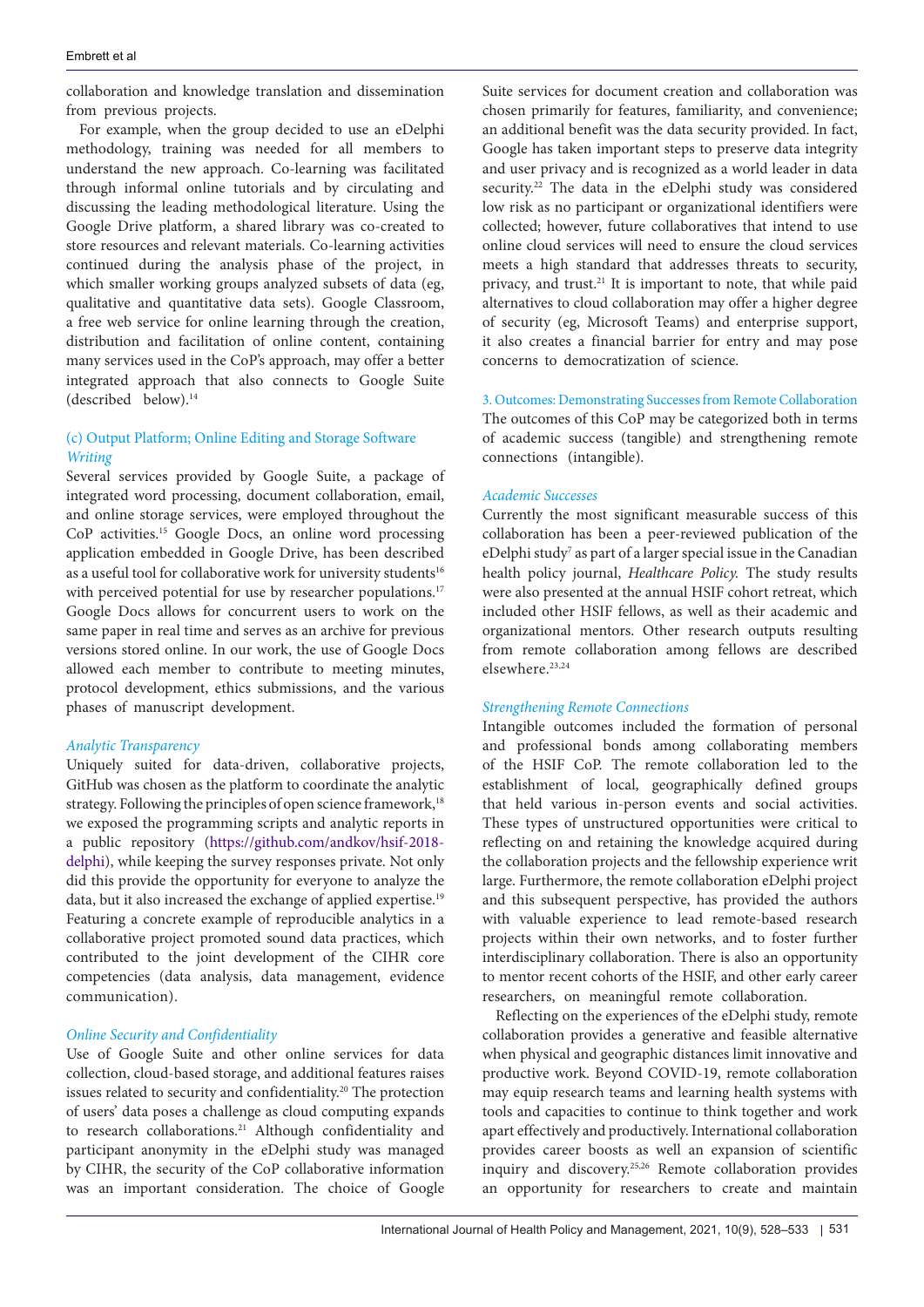international collaboratives. Refinement of best practice international remote collaboration methods and outcomes is required to optimize participation and impact.<sup>27</sup>

#### **Conclusion**

The structure and process of our CoP supported efficiency and productivity in delivering on traditional research outputs and generated outcomes that expanded and enriched HSI fellows' professional and social relationships. Effective use of remote collaboration using the CoP framework can positively contribute to emerging researchers' career trajectories both by enhancing their networks and by creating a collective knowledge base when physical proximity is not possible. In a knowledge economy, the meaning and practice of working together has evolved; particularly in the health sector where the problems that bring diverse groups of researchers together are not only complicated but complex. Structuring remote collaboration using a CoP provides a mechanism that researchers can use to act swiftly and collectively to address emerging and unexpected challenges, such as working together under public health restrictions that include distancing during a pandemic, while maximizing the value and utility of existing accessible and cost-effective communication technologies. Beyond COVID-19, the resources and reflections presented offer a model that research teams could use to leverage digital technology in producing innovative and collaborative work, while also facilitating and sustaining meaningful longdistance working relationships.

CoPs can play a crucial role in supporting remote collaboration under the conditions of scarcity and crisis becoming the 'new normal' in health systems. The value of digitally facilitated remote collaboration has been primarily assessed from the perspective of a 'lack' of health system tools and capacity. Our experience has illustrated that remote collaboration is not merely a feasible alternative; when framed by a CoP it offers a productive approach with positive outcomes. The innovation in this approach is not the technologies that facilitate it, but the ability of the approach to adapt and flex under changing conditions.

#### **Acknowledgements**

We would like to thank the Canadian Institute of Health Research and the Institute of Health Services and Policy Research for their assistance in the Health System Impact Fellowship and our career development.

#### **Ethical issues**

Not applicable.

#### **Competing interests**

Authors declare that they have no competing interests.

#### **Authors' contributions**

Each author has contributed to the creation, data collection, drafting, and completion of the article.

#### **Authors' affiliations**

1 Health Program, St. Francis Xavier University, Antigonish, NS, Canada. 2 Women's College Hospital Institute for Health System Solutions and Virtual Care, University of Toronto, Toronto, ON, Canada. 3 Department of Sociology,

St. Francis Xavier University, Antigonish, NS, Canada. 4 University of Central Florida, Orlando, FL, USA. <sup>5</sup>Canadian Autism Spectrum Disorder Alliance (CASDA), Toronto, ON, Canada.

#### **References**

- 1. Guidance IPP. *Community Strategy for Pandemic Influenza Mitigation in the United States: Early, Targeted, Layered Use of Nonpharmaceutical Interventions.* Department of Health and Human Services United States of America, CDC; February 2007.
- 2. Wang C, Horby PW, Hayden FG, Gao GF. A novel coronavirus outbreak of global health concern. *Lancet*. 2020;395(10223):470-473. doi:[10.1016/S0140-6736\(20\)30185-9](https://doi.org/10.1016/S0140-6736(20)30185-9)
- 3. Public Health Agency of Canada. *Risk-Informed Decision-Making for Mass Gatherings during COVID-19 Global Outbreak*. Ottawa, Canada; 2020. [https://www.canada.ca/en/public-health/services/](https://www.canada.ca/en/public-health/services/diseases/2019-novel-coronavirus-infection/health-professionals/mass-gatherings-risk-assesment.html) [diseases/2019-novel-coronavirus-infection/health-professionals/](https://www.canada.ca/en/public-health/services/diseases/2019-novel-coronavirus-infection/health-professionals/mass-gatherings-risk-assesment.html) [mass-gatherings-risk-assesment.html.](https://www.canada.ca/en/public-health/services/diseases/2019-novel-coronavirus-infection/health-professionals/mass-gatherings-risk-assesment.html)
- 4. Ferguson NM, Laydon D, Nedjati-gilani G, et al. Impact of Non-Pharmaceutical Interventions (NPIs) to Reduce COVID- 19 Mortality and Healthcare Demand. [https://www.imperial.ac.uk/media/](https://www.imperial.ac.uk/media/imperial-college/medicine/sph/ide/gida-fellowships/Imperial-College-COVID19-NPI-modelling-16-03-2020.pdf) [imperial-college/medicine/sph/ide/gida-fellowships/Imperial-College-](https://www.imperial.ac.uk/media/imperial-college/medicine/sph/ide/gida-fellowships/Imperial-College-COVID19-NPI-modelling-16-03-2020.pdf)[COVID19-NPI-modelling-16-03-2020.pdf](https://www.imperial.ac.uk/media/imperial-college/medicine/sph/ide/gida-fellowships/Imperial-College-COVID19-NPI-modelling-16-03-2020.pdf). 2020.
- Gillis C, Tushaus D. Value of Service Learning Through Global Collaborations. *Asian J Leg Educ*. 2017;5(1):1-20. doi:[10.1177/2322005817730152](https://doi.org/10.1177/2322005817730152)
- 6. CIHR's Institute of Health Services and Policy Research. Funding Opportunities Details: Health System Impact Fellowship. [https://](https://www.researchnet-recherchenet.ca/rnr16/viewOpportunityDetails.do?prog=3203&language=E) [www.researchnet-recherchenet.ca/rnr16/viewOpportunityDetails.](https://www.researchnet-recherchenet.ca/rnr16/viewOpportunityDetails.do?prog=3203&language=E) [do?prog=3203&language=E.](https://www.researchnet-recherchenet.ca/rnr16/viewOpportunityDetails.do?prog=3203&language=E) Accessed June 22, 2020. Published 2020.
- 7. Blanchette MA, Saari M, Aubrecht K, et al. Making contributions and defining success: an eDelphi study of the inaugural cohort of CIHR health system impact fellows, host supervisors and academic supervisors. *Healthc Policy*. 2019;15(SP):49-60. doi:[10.12927/](https://doi.org/10.12927/hcpol.2019.25980) [hcpol.2019.25980](https://doi.org/10.12927/hcpol.2019.25980)
- 8. Blackmore C. *Social Learning Systems and Communities of Practice*. Dordrecht : Springer; 2010. doi:[10.1007/978-1-84996-133-2](https://doi.org/10.1007/978-1-84996-133-2)
- 9. Canadian Health Services and Policy Research Alliance. Report from the Working Group on Training. 2015. [http://ihpme.utoronto.ca/wp](http://ihpme.utoronto.ca/wp-content/uploads/2014/12/CHSPR-Alliance_Final_Dec7.pdf)[content/uploads/2014/12/CHSPR-Alliance\\_Final\\_Dec7.pdf.](http://ihpme.utoronto.ca/wp-content/uploads/2014/12/CHSPR-Alliance_Final_Dec7.pdf)
- 10. Noseworthy T. A Flight Simulator for Careers in Health Services and Policy Research. *Healthc Policy*. 2019;15:6-9. doi:[10.12927/](https://doi.org/10.12927/hcpol.2019.25984) [hcpol.2019.25984](https://doi.org/10.12927/hcpol.2019.25984)
- 11. Tierney A. Communities of practice in life sciences and the need for brokering. *F1000Research*. 2016;5:1-8. doi:[10.12688/](https://doi.org/10.12688/f1000research.7695.1) [f1000research.7695.1](https://doi.org/10.12688/f1000research.7695.1)
- 12. Li LC, Grimshaw JM, Nielsen C, Judd M, Coyte PC, Graham ID. Evolution of Wenger's concept of community of practice. *Implement Sci*. 2009;4(1):1-8. doi:[10.1186/1748-5908-4-11](https://doi.org/10.1186/1748-5908-4-11)
- 13. Degn L, Franssen T, Sørensen MP, de Rijcke S. Research groups as communities of practice—a case study of four high-performing research groups. *High Educ*. 2018;76(2):231-246. doi:[10.1007/](https://doi.org/10.1007/s10734-017-0205-2) [s10734-017-0205-2](https://doi.org/10.1007/s10734-017-0205-2)
- 14. Sawant SB. Google Classroom for Techno-Savy Teacher and Students. *Stud Indian Place Names*. 2020;40(57):96-101.
- 15. Mahapatra T, Chopra M, Mahapatra C. Google Suite An Integrated IT application for Improved Business Efficiency. *Int J Comput Sci Eng*. 2017;5:276-279. doi:[10.26438/ijcse/v5i10.276279](https://doi.org/10.26438/ijcse/v5i10.276279)
- 16. Zhou W, Simpson E, Domizi DP. Google Docs in an Out-of-Class Collaborative Writing Activity. *Int J Teach Learn High Educ*. 2012;24(3):359-375.
- 17. Karis D, Wildman D, Mané A. Improving remote collaboration with video conferencing and video portals. *Hum Comput Interact*. 2016;31(1):1-58. doi:[10.1080/07370024.2014.921506](https://doi.org/10.1080/07370024.2014.921506)
- 18. Foster ED, Deardorff A. Open science framework (OSF). *J Med Libr Assoc*. 2017;105(2):203.
- 19. Dabbish L, Stuart C, Tsay J, Herbsleb J. Social coding in GitHub: Transparency and collaboration in an open software repository. CSCW'12 Computer Supported Cooperative Work; February 11-15, 2012; Seattle, WA, USA. doi:[10.1145/2145204.2145396](https://doi.org/10.1145/2145204.2145396)
- 20. Wolf C. Privacy and data security in the cloud: What are the issues. *IP*